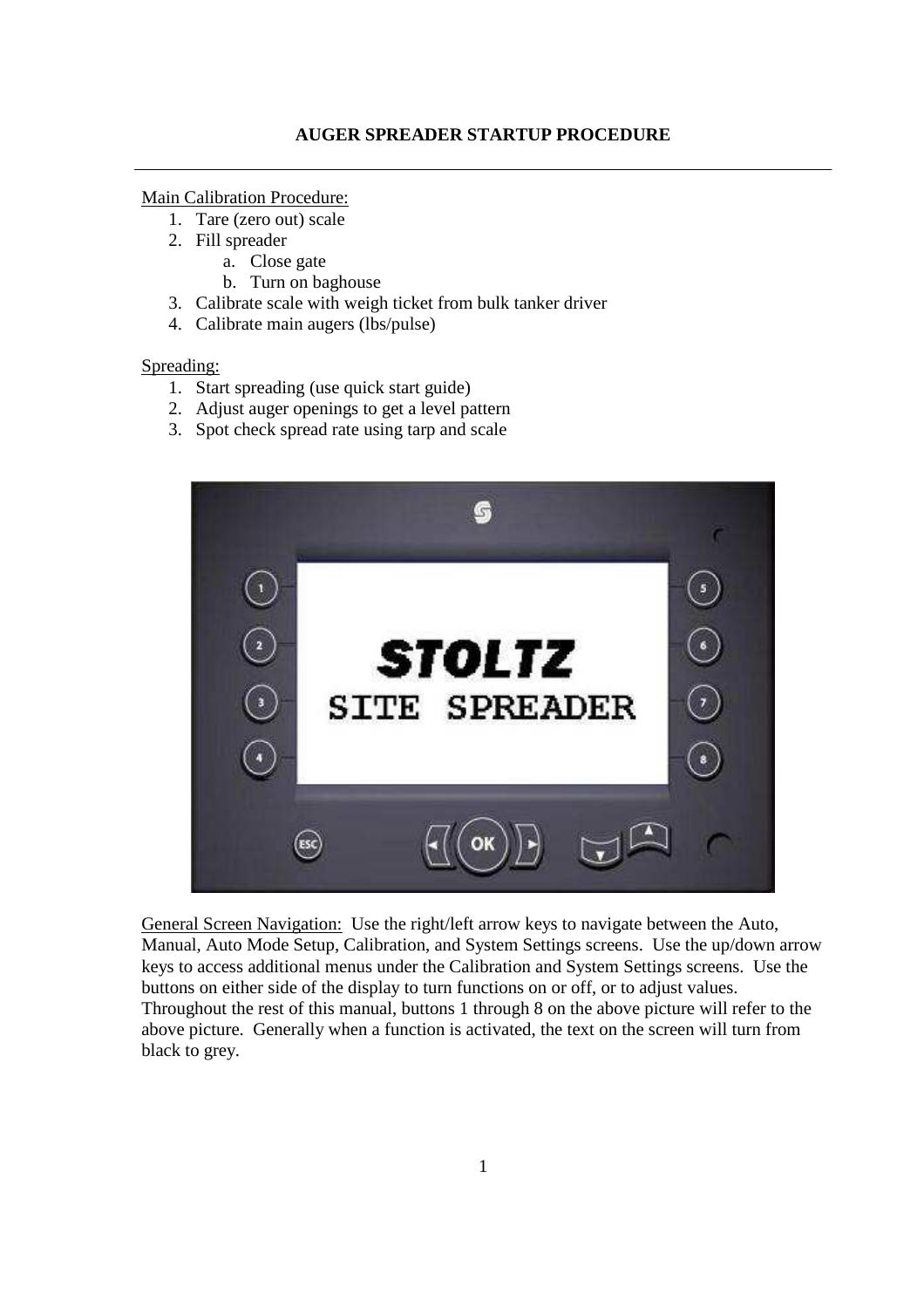### **MAIN CALIBRATION PROCEDURE**

## **CALIBRATING THE SCALES**

Scale Calibration: Refer to the Vulcan scale manual for calibration and operation instructions. For your convenience, the instructions are summarized here.

Tare (zero out) the scale:

- 1. With the meter turned on, press the TARE button once. The "Tare", "Lock", and Channel "A" lights should be lit.
- 2. Use UP or DOWN arrows to zero out the tare weight.
- 3. Press the TARE button to record the TARE number to memory.

Calibrating the scale with weigh ticket from bulk tanker driver after loading:

- 1. With the spreader loaded and the meter turned on, press the CAL button once. The "Cal", "Lock", and Channel "A" lights should be lit.
- 2. The screen should show the initial calibration number of 2050.
- 3. Press the CAL button again.
- 4. Use UP or DOWN arrows to adjust the display to the known weight.
- 5. Press the CAL button to automatically adjust the CAL number and exit.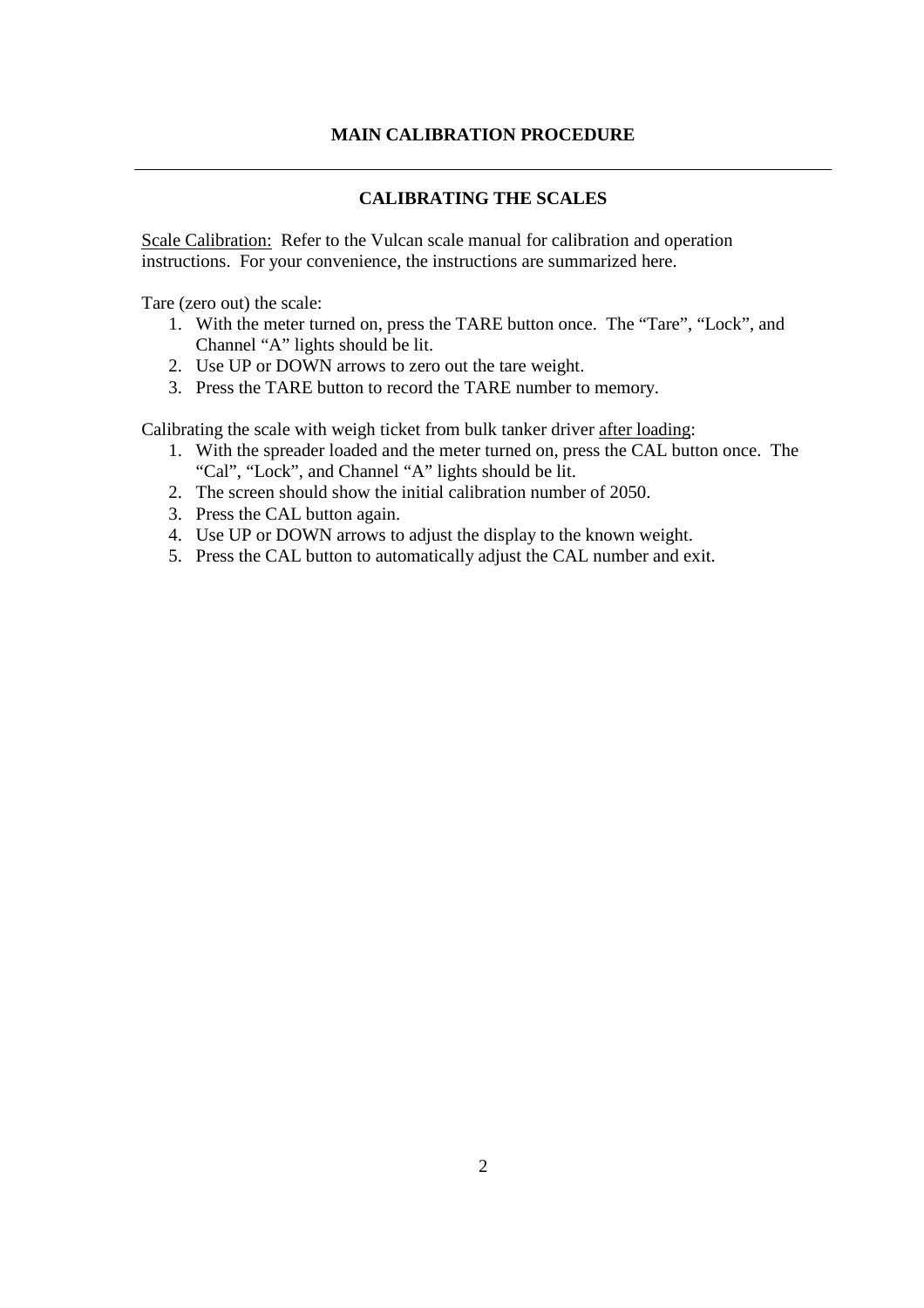### **CALIBRATING MAIN AUGERS (LBS/PULSE)**

Calibration Mode is accessed by pressing the right arrow three times after turning on the console. Use the up/down arrows to switch between displaying the auger calibration screen and the radar gun calibration screen.

#### Main Auger Calibration:

The main augers should be calibrated at initial startup, and then every year thereafter. Calibration is done by discharging the spreader for a brief period of time as the controller counts the number of pulses it receives (60 pulses per revolution). Then the discharged material is weighed, and that weight is entered into the controller. The controller then calculates the auger calibration number, in pounds per pulse. This number is temporarily stored, and then entered into the System Settings screen, where it is used to calculate the spreader application rate.



Calibration Procedure (when equipped with onboard scales):

- 1. Make sure the slide gate is opened. This can be done in either the Auto or Manual Mode screens.
- 2. Press the Run button (Button 2), and allow the spreader to run for several seconds.
- 3. Press the Stop button (Button 3). This "primes" the augers, making sure material will start to discharge as soon as the augers restart.
- 4. Hold the Reset button (Button 4) for a second or two to reset the pulse count to zero.
- 5. Record the weight displayed on the scales.
- 6. Press the Run button (Button 2), and allow the spreader to run for a period of time. The longer the spreader can discharge, the more accurate the calibration number will be. 6,000-8,000 lbs would be best, but don't exceed 10,000 lbs as that is the largest number that can be used in the next step. You can drive forwards during this procedure so the material won't be in a large pile.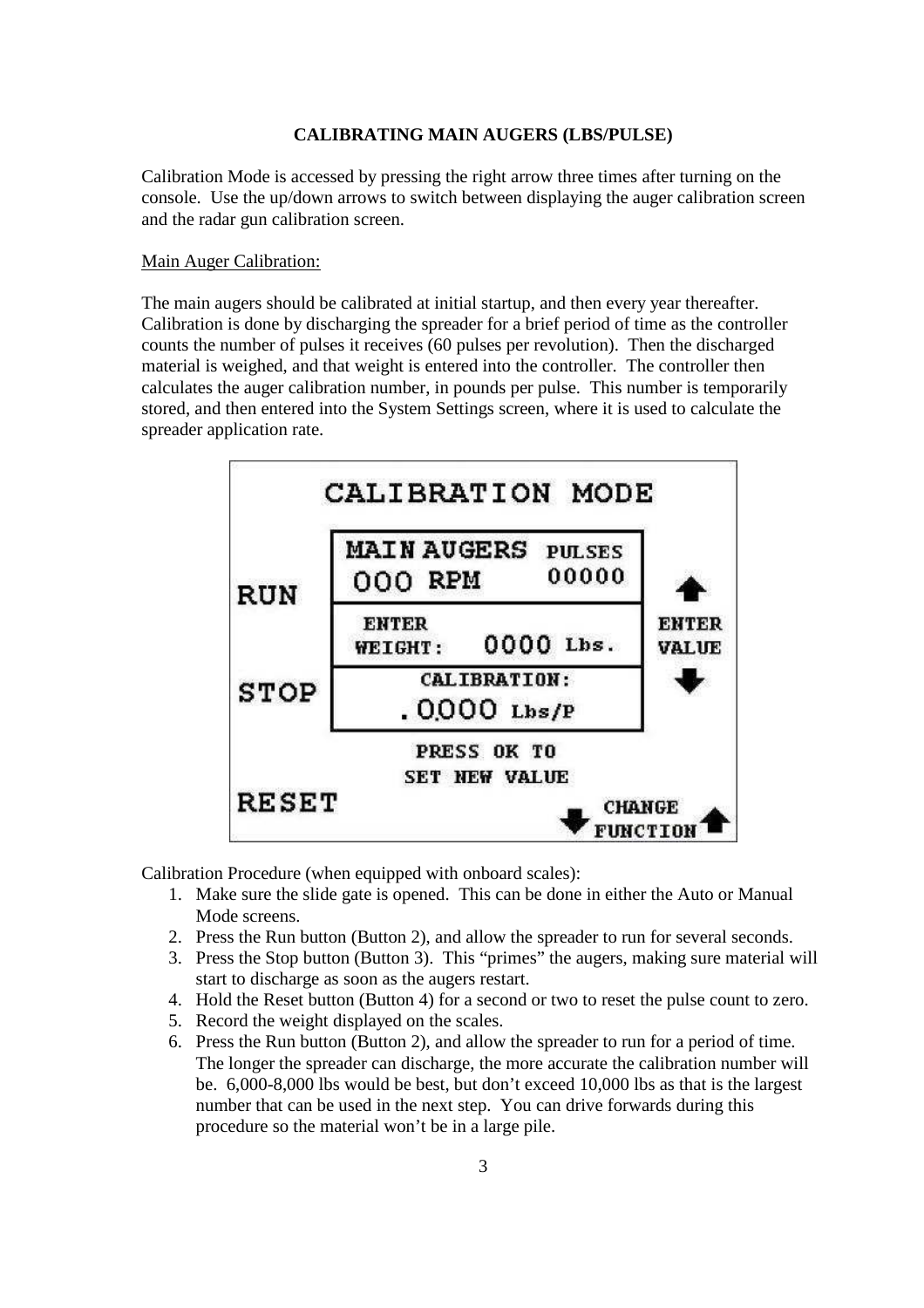- 7. Press the Stop button (Button 3).
- 8. Record the weight displayed on the scales. Subtract this number from the number found in step 5. This will be the weight of the discharged material.
- 9. Use Buttons 6 & 7 to enter the weight of the discharged material. The controller will calculate the new calibration number. The expected value for this number would be between 1 and 1.5.
- 10. Press the OK button to save the calibration number into temporary memory.
- 11. Press the right arrow key to access the System Settings screens.



- 12. Use the up/down arrows to find the Main Augers System Settings screen. The temporary calibration value previously found should display on the System Setting screen. If not, press the left arrow to cycle back to the calibration number, press the OK button, and press the right arrow to return to the Main Augers System Settings screen.
- 13. Press the OK button to save the new value to permanent memory. This value will not change if the controller is turned off.
- 14. Record the value in case the default value is accidentally restored.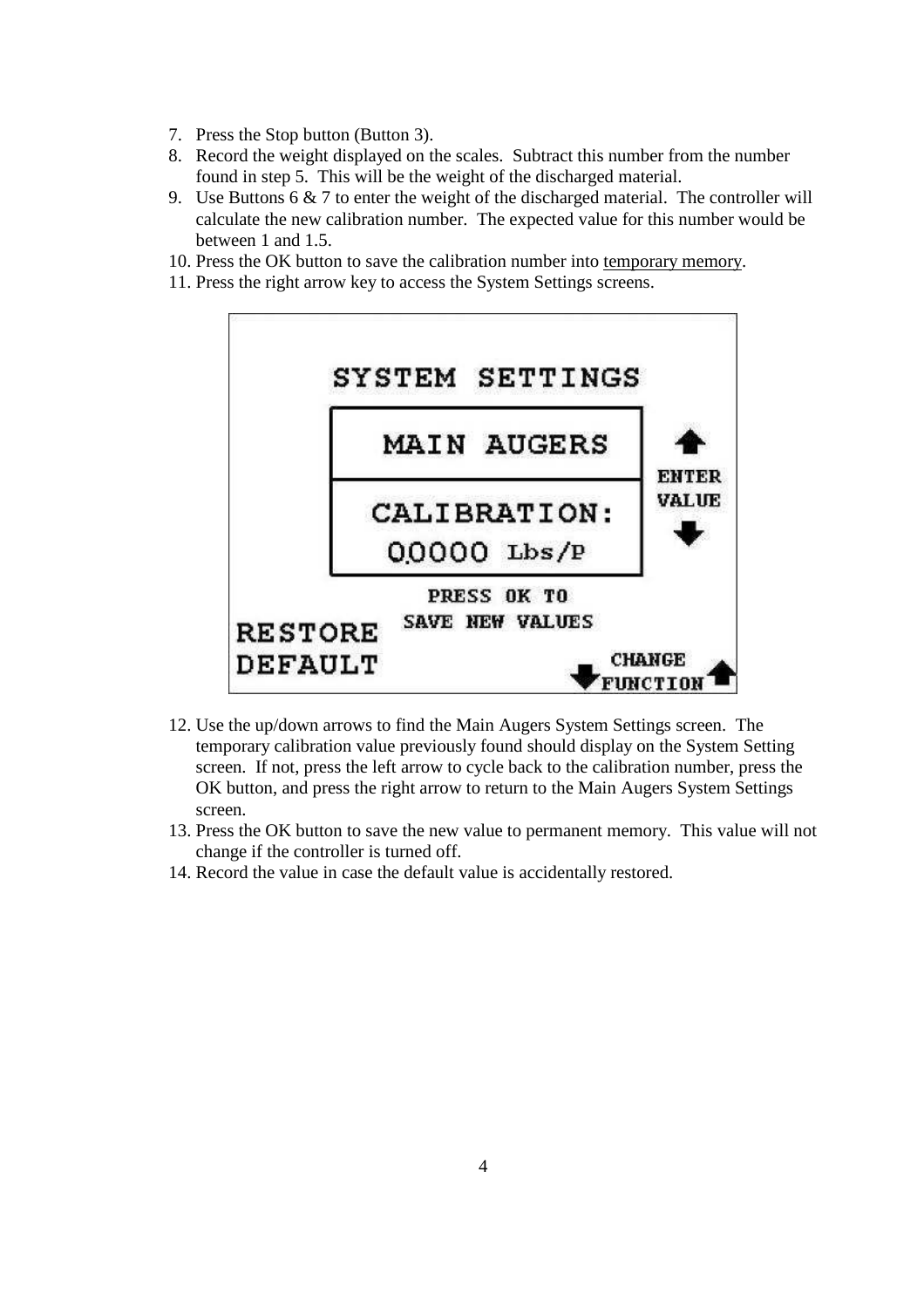# **QUICK START GUIDE**

To Begin Spreading in Automatic Mode:



Auto Mode is the default screen when you turn on the console.

- 1. Set your desired spreading rate (Buttons 7 & 8).
- 2. Hold the Open Slide-Gate button until the "GATE CLOSED" alarm disappears (Button 1).
- 3. Turn on Auto Mode (Button 3).
- 4. Press Start (Button 6). The cross auger will turn on automatically.
- 5. Start driving. The hopper augers will start spreading when the truck starts moving.
- 6. Press Stop (Button 6) when done spreading.

**After spreading, visually check to see if the depth of material is uniform from edge to edge. Adjust the openings in the cross auger to achieve a uniform spread pattern.**



Openings should be wider at the outside of the auger